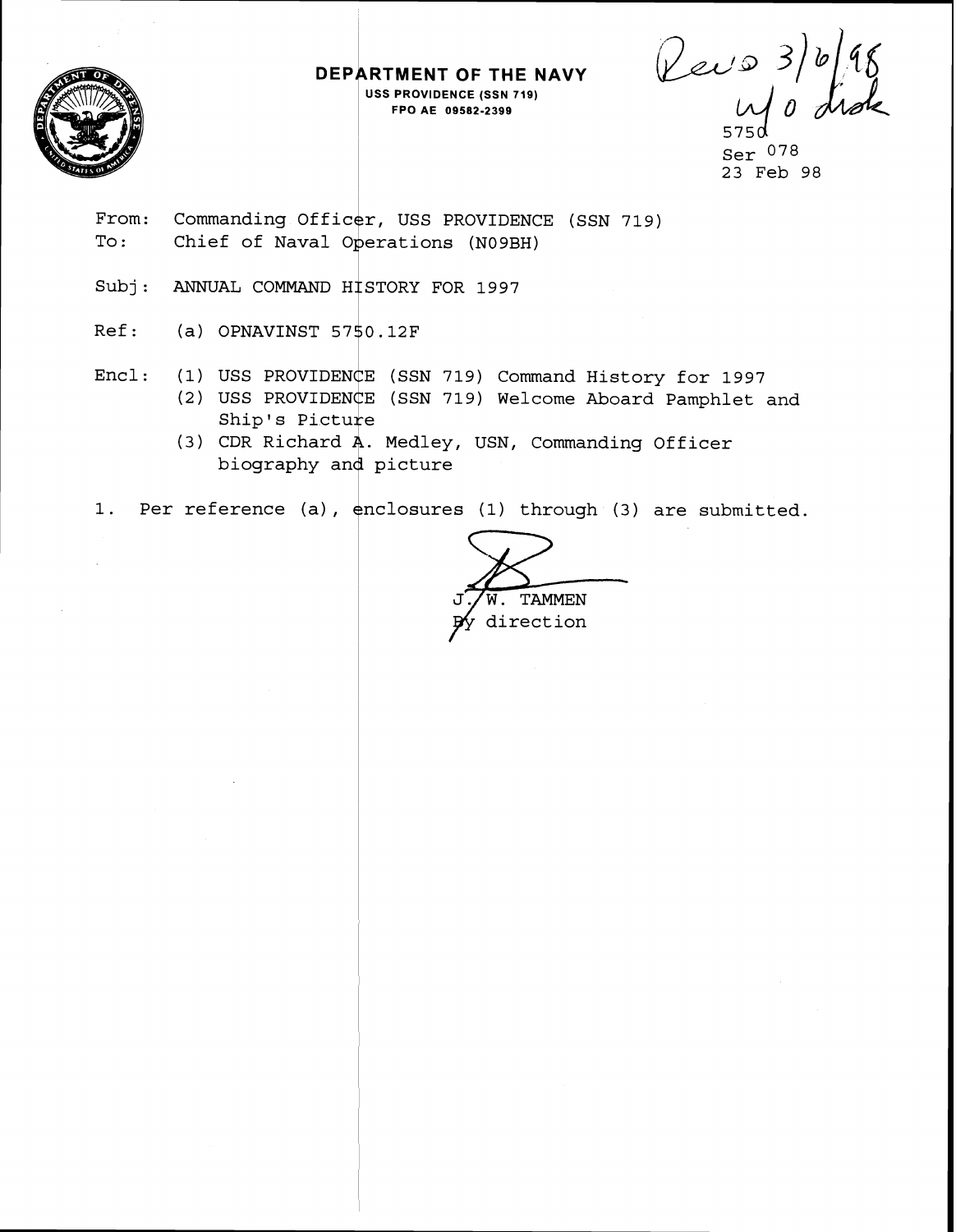# USS PROVIDENCE (SSN **719)** COMMAND HISTORY - **1997**

#### COMMAND COMPOSITION AND ORGANIZATION: **1** January **1997** - **30** June **1997**

|                                                                      | USS PROVIDENCE (SSN 719) COMMAND HISTORY - 1997 |
|----------------------------------------------------------------------|-------------------------------------------------|
| COMMAND COMPOSITION AND ORGANIZATION: 1 January 1997 - 30 June 1997  |                                                 |
| Commander, Submarine Force,<br><b>U.S. Atlantic Fleet</b>            | VADM RICHARD W. MIES                            |
| <b>Commander, Submarine Group 2</b>                                  | RADM M. I. FAGES                                |
| <b>Commander, Submarine Development</b><br>Squadron 12               | <b>CAPT GOVE</b>                                |
| <b>Commanding Officer, USS PROVIDENCE</b><br>(SSN 719)               | CDR R. A. MEDLEY                                |
| Homeported: Groton, Connecticut<br>Unit Identification Code: 21029   |                                                 |
| COMMAND COMPOSITION AND ORGANIZATION: 1 July 1997 - 31 December 1997 |                                                 |
| Commander, Submarine Force,<br><b>U.S. Atlantic Fleet</b>            | VADM RICHARD W. MIES                            |
| Commander, Submarine Group 2                                         | RADM M. I. FAGES                                |
| Commander, Submarine Squadron 4                                      | <b>CAPT C. VAN MAUNEY</b>                       |
| <b>Commanding Officer, USS PROVIDENCE</b><br>(SSN 719)               | CDR R. A. MEDLEY                                |
| Homeported: Groton, Connecticut<br>Unit Identification Code: 21029   |                                                 |

# **<sup>1</sup>**July **1997** - **31** December **1997**

| Commander, Submarine Force,<br>U.S. Atlantic Fleet |                                           | VADM RICHARD W. MIES      |
|----------------------------------------------------|-------------------------------------------|---------------------------|
| Commander, Submarine Group 2                       |                                           | RADM M. I. FAGES          |
|                                                    | Commander, Submarine Squadron 4           | <b>CAPT C. VAN MAUNEY</b> |
| (SSN 719)                                          | <b>Commanding Officer, USS PROVIDENCE</b> | CDR R. A. MEDLEY          |

#### CHRONOLOGY:

| 1 January - 6 January    | Inport Groton, CT                                                                                     |
|--------------------------|-------------------------------------------------------------------------------------------------------|
| 7 January - 10 January   | <b>Underway for Sea Trials</b>                                                                        |
| 11 January - 12 January  | Inport Groton, CT                                                                                     |
| 13 January - 26 January  | Underway for AUTEC Range Exercises                                                                    |
| 27 January - 29 January  | Inport Port Everglades, FL                                                                            |
| 30 January - 18 February | Underway for AUTEC Range Exercises                                                                    |
| 19 February - 10 April   | Inport Groton, CT                                                                                     |
| 11 April - 13 April      | Underway for Anti-Submarine Warfare Exercises/Pre-<br>Overseas Movement Workup Support and VIP Cruise |
| 14 April - 15 April      | Inport Groton, CT                                                                                     |